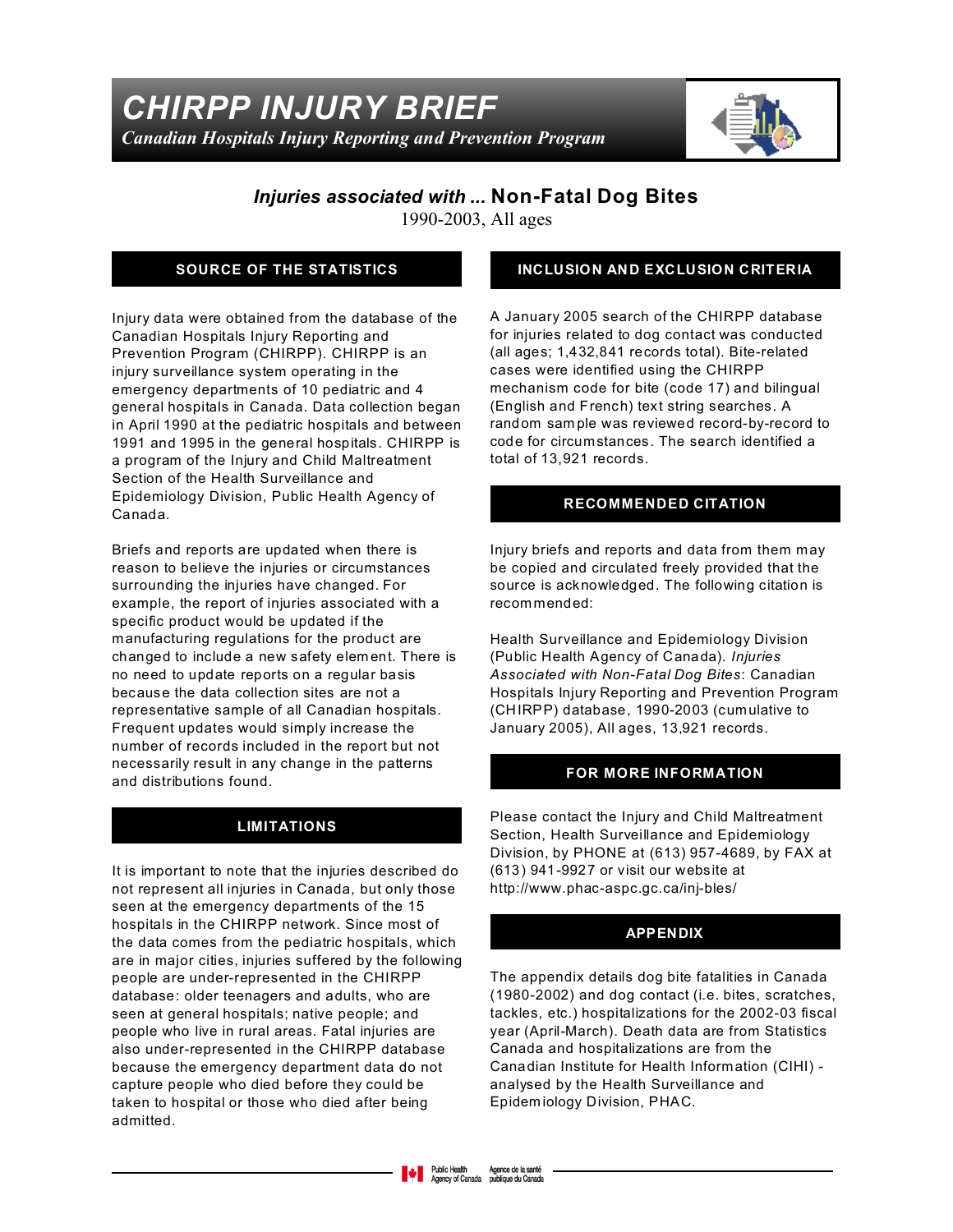### **Overall Pattern**

 Over the time period, 17,747 injuries associated with dog contact were identified, of which 13,921 (78.4%) were bites. The following analysis deals with these bite-related cases.

### **Age and Sex Distribution**

Table 1 details the age and sex distribution. Children 5-9 years were most frequent at 1,449.9 cases per 100,000 CHIRPP cases of all types. However 1-4 year-olds (1,069.4/100,000) and 50-74 years (1,024.3/100,000) were also frequent. The median age was 8.4 years (range: 4 days to 90 years). Males represented 56% of incidents.

| <b>Age Group</b> | # cases (%)  | #/100,000<br>CHIRPP <sup>1</sup> | % male | % male<br>CHIRPP <sup>2</sup> |
|------------------|--------------|----------------------------------|--------|-------------------------------|
| 0-3 months       | $11 (= 0.1)$ | 117.2                            | 54.5   | 53.3                          |
| $4 - 5$          | 5 (< 0.1)    | 70.5                             | 20.0   | 52.0                          |
| $6 - 7$          | $12 (= 0.1)$ | 131.0                            | 33.3   | 52.8                          |
| $8-9$            | 54(0.4)      | 450.9                            | 68.5   | 54.7                          |
| $10 - 11$        | 61(0.4)      | 459.0                            | 42.6   | 55.4                          |
| 1-4 years        | 3,727(26.8)  | 1,069.4                          | 52.6   | 57.0                          |
| $5-9$            | 4,333(31.1)  | 1,449.9                          | 56.4   | 58.6                          |
| $10 - 14$        | 3,172(22.8)  | 885.2                            | 60.8   | 61.2                          |
| $15 - 19$        | 787 (5.7)    | 539.9                            | 55.0   | 63.2                          |
| 20-29            | 475 (3.4)    | 637.0                            | 58.7   | 66.5                          |
| 30-39            | 412 (3.0)    | 702.4                            | 52.4   | 65.8                          |
| 40-49            | 371(2.7)     | 897.6                            | 55.0   | 61.6                          |
| 50-64            | 317(2.3)     | 1,015.7                          | 55.5   | 55.5                          |
| 65-74            | 124(0.9)     | 1,046.9                          | 46.8   | 44.8                          |
| 75-84            | 48 (0.3)     | 547.3                            | 39.6   | 34.6                          |
| $85+$            | $12 (= 0.1)$ | 295.3                            | 41.7   | 24.2                          |
| <b>Total</b>     | 100.0        | 971.6                            | 56.0   | 59.5                          |

**Table 1.** Age and sex distribution of dog bite, CHIRPP database as of January 2005 (1990-2003)

<sup>1</sup> Because CHIRRP collects information from ten children's hospitals and only five of the general hospitals, there is a high number of young children in the database. Using cases per 100,000 within an age group (instead of percentage by age group) adjusts for this uneven distribution.

 $2^{2}$  The proportion of males in the entire CHIRPP database for the given age group.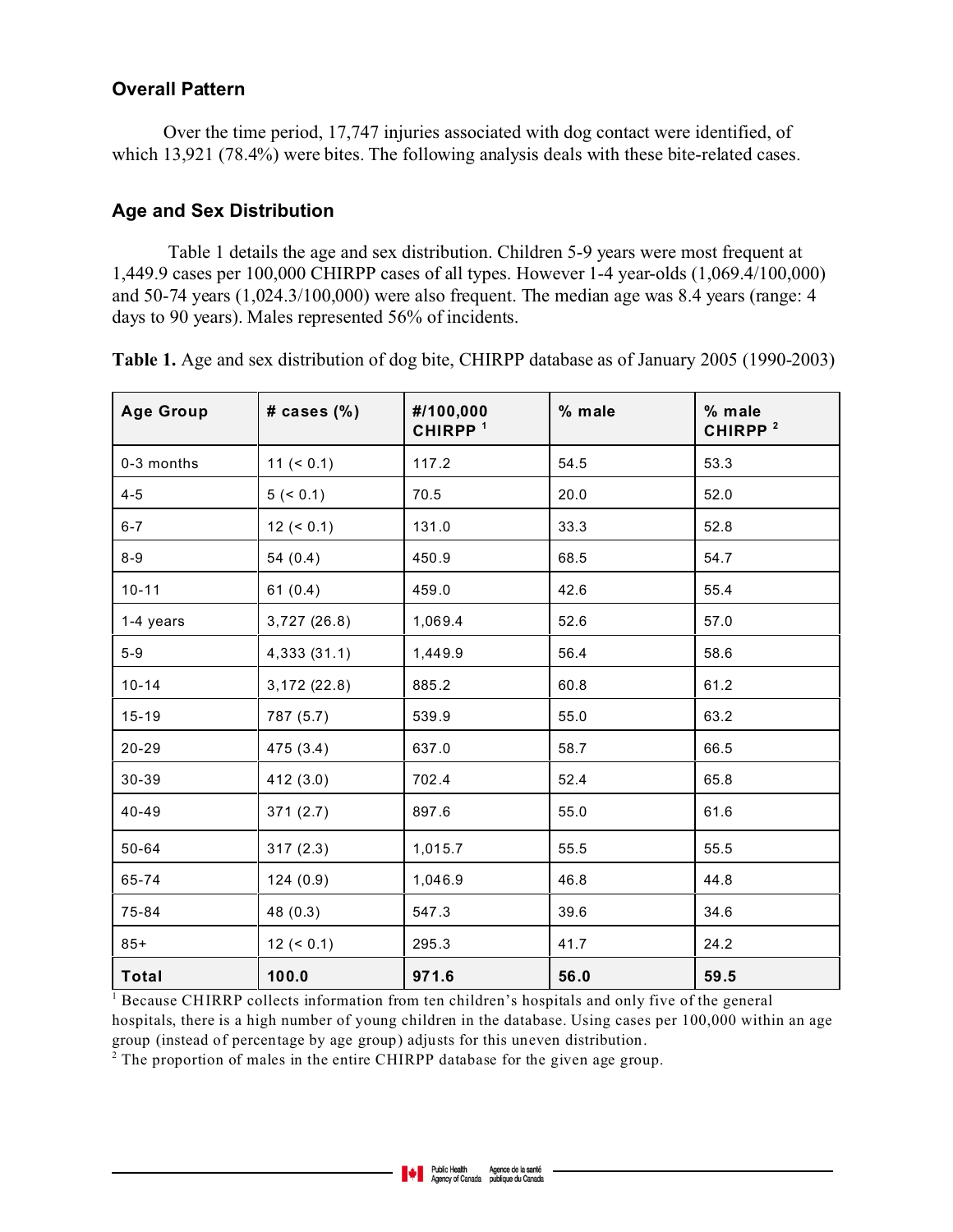## **Circumstances**

A random sample of 933 cases was selected for detailed coding of circumstances. Table 2 provides details. Playing with the dog was the most frequent circumstance (16.8%).

**Table 2.** Circumstances involved in dog bite cases, CHIRPP, 1990-2003 (random sample, n=933)

| <b>Circumstance</b>                                            | # cases $(\%)$ |
|----------------------------------------------------------------|----------------|
| Playing with dog, NFS                                          | 157 (16.8)     |
| Patient provoked, hurt or disturbed dog <sup>1</sup>           | 141 (15.1)     |
| Riding, walking or running by dog (no direct interaction)      | 139 (14.9)     |
| Ordinary, non-playing, interaction with dog (petting, feeding) | 135 (14.5)     |
| Playing in proximity to dog, NFS                               | 85(9.1)        |
| No interaction with dog, NFS                                   | 50(5.4)        |
| Breaking up dog-animal fight                                   | 34(3.6)        |
| Disciplining, controlling or moving dog                        | 18(1.9)        |
| Other                                                          | 40 (4.3)       |
| Unspecified or insufficient information to classify            | 134 (14.4)     |
| Total                                                          | 933 (100.0)    |

<sup>1</sup> Includes: Teased, abused, assaulted, unintentionally hurt dog, trespassing (incl. delivery persons), other animal in proximity, owner attacked, proximity to babies, dog disturbed while eating or sleeping, involving toy or bone.

NFS: Not Further Specified

# **Relationship of the dog to the patient**

Table 3 shows the relationship of the dog to the patient for the random sample of 933 incidents. In cases where the relationship was reported (n=423), 94.6% of the patients knew the dog that bit them.

**Table 3.** Relationship of the dog to patient, dog bite, CHIRPP, 1990-2003 (random sample, n=933)

| Relationship                      | # cases $(\%)$ |
|-----------------------------------|----------------|
| Owner                             | 285 (30.5)     |
| Other dog, known to the patient   | 115(12.3)      |
| Other dog, unknown to the patient | 23(2.5)        |
| Unspecified                       | 510 (54.7)     |
| <b>Total</b>                      | 933 (100.0)    |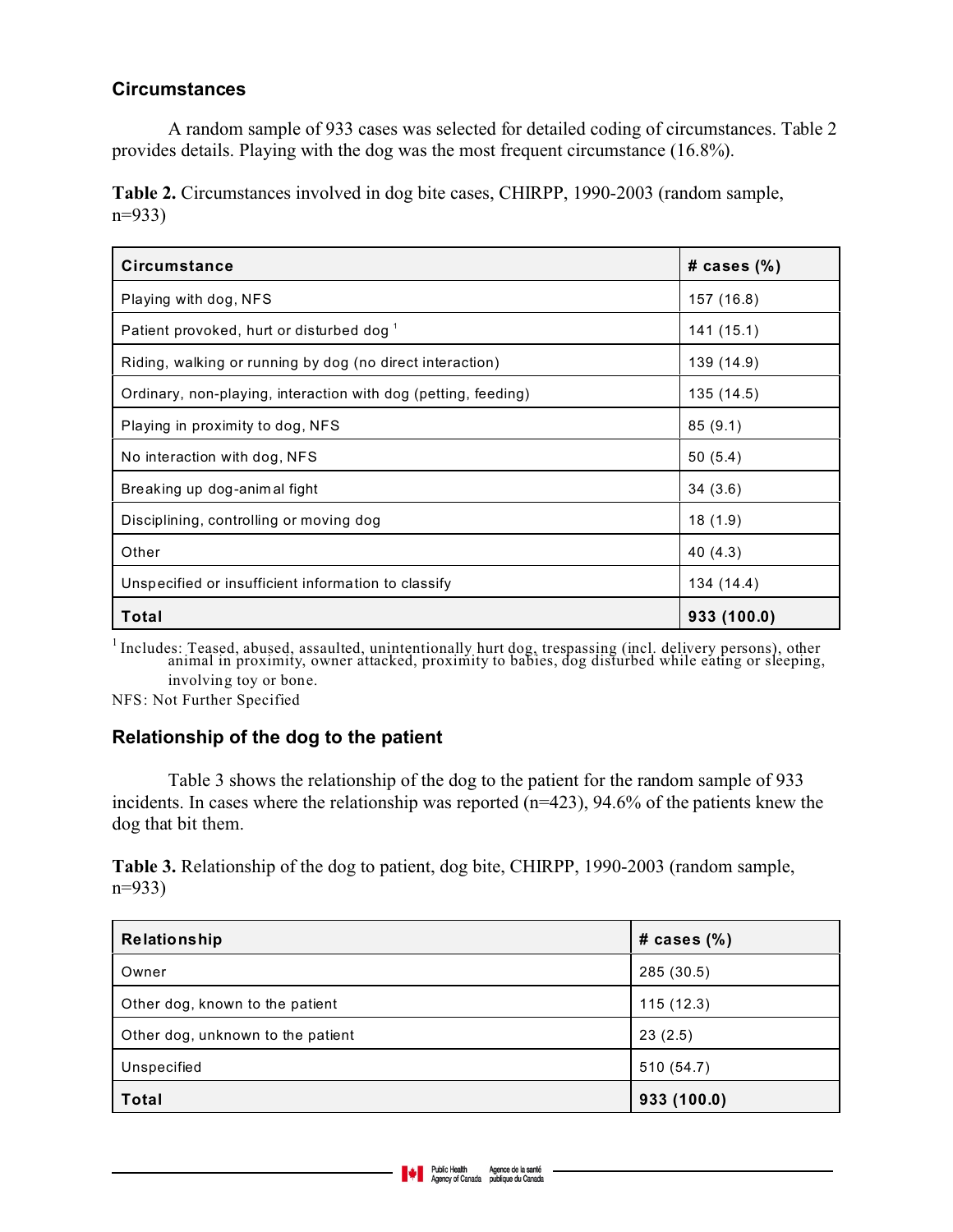## **Temporal factors**

Overall, over one-third (36.7%) of the biting incidents occurred in the summer and 27.3% in the spring. Over one-third (37.6%) occurred on the weekend. Biting incidents begin to increase in the late afternoon, peaking in the early evening. On weekends the peak occurred somewhat earlier - between 4:00 and 5:59 pm compared to 6:00-7:59 pm on weekdays.

### **Injuries**

 Table 4 shows the distribution of primary injuries. Overall, the face was the most frequently injured body region (40.4%, but this varied with age, see Table 6). Of the facial injuries, 95.5% were bite punctures and lacerations and 1.7% (96 cases) were injuries to the eye (globe). There were 11 cases of partial tissue amputation of the ears, nose and fingers. There were 2 skull fractures and 1 intracranial injury. The skull fractures were to children under two years-old and the intracranial injury was to a newborn, where the teeth penetrated the soft skull.

Table 5 shows the secondary and associated injuries. These were mainly other bites and scratches or injuries due to subsequent events not directly related to the bite (e.g. "Dog bit arm, child fell back and struck head on curb" - skull fracture).

Table 6 shows how the proportion of bites to the head/face/neck decreases rapidly with increasing age.

**Table 4.** Primary dog bite-related injuries, CHIRPP 1990-2003, all ages

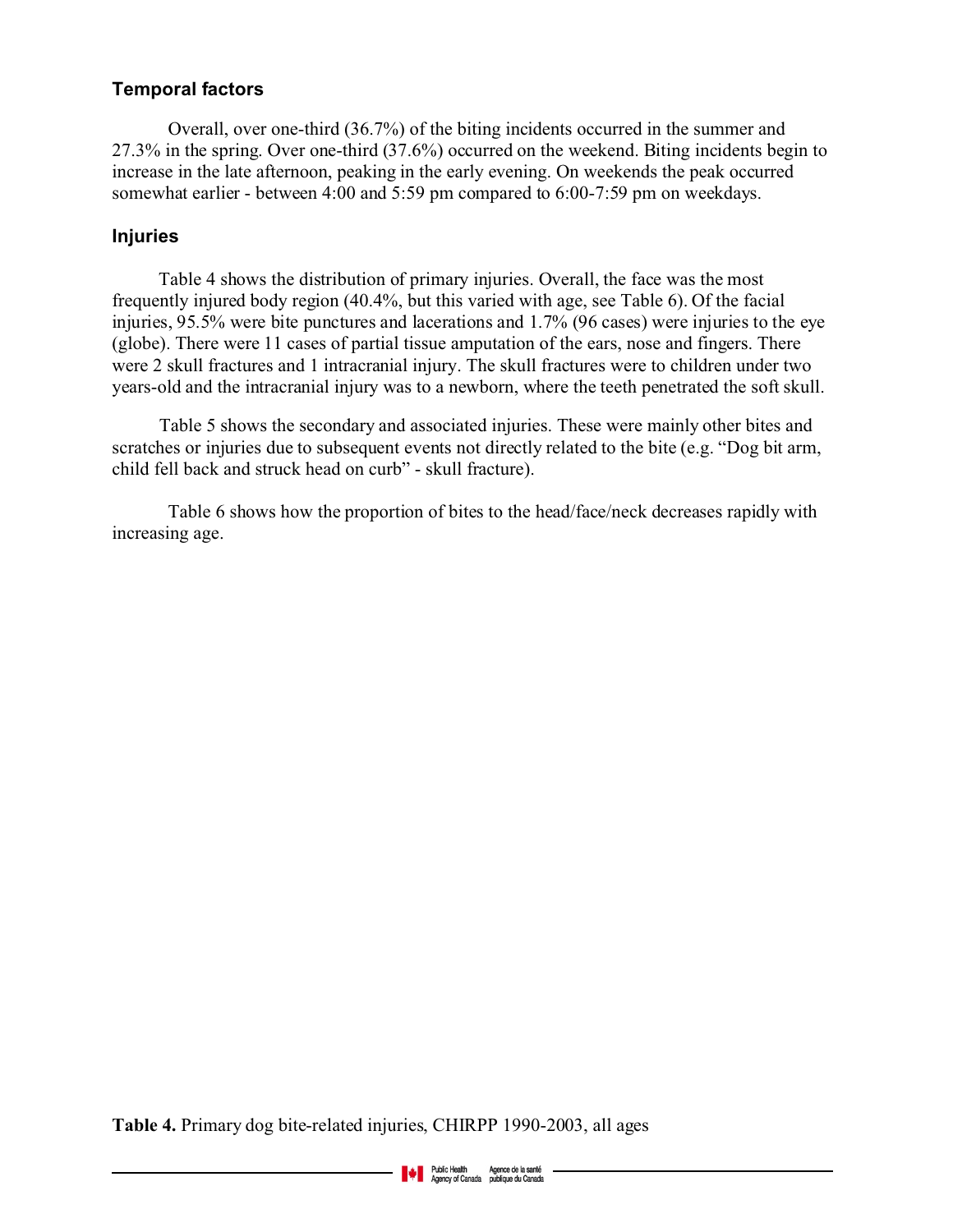| <b>Body part</b><br>nature of injury | # cases (%)    |
|--------------------------------------|----------------|
| <b>Head/Face/Neck</b>                | 5,981 (43.0)   |
| Face (incl. ears)                    | 5,621(40.4)    |
| punctures and lacerations            | 5,368          |
| abrasions and soft tissue injury     | 147            |
| eye (globe) injuries                 | 96             |
| ear/nose partial amputations         | 6              |
| other                                | 4              |
| Scalp, Skull                         | 283(2.0)       |
| punctures and lacerations            | 268            |
| abrasions and soft tissue injury     | 12             |
| skull fracture                       | $\overline{2}$ |
| intracranial                         | $\mathfrak{1}$ |
| <b>Neck</b>                          | 77(0.6)        |
| punctures and lacerations            | 72             |
| abrasions and soft tissue injury     | 4              |
| tracheal injury                      | 1              |
| <b>Upper Extremity</b>               | 4,727 (34.0)   |
| punctures and lacerations            | 4.548          |
| abrasions and soft tissue injury     | 150            |
| fractures                            | 17             |
| finger amputations                   | $\sqrt{2}$     |
| other                                | 7              |
| <b>Lower Extremity</b>               | 2,519 (18.1)   |
| punctures and lacerations            | 2,367          |
| abrasions and soft tissue injury     | 148            |
| fractures                            | $\mathfrak{Z}$ |
| musculotendinous                     | 1              |
| <b>Trunk (incl. Spine and Cord)</b>  | 561 (4.0)      |
| <b>Back</b>                          | 246(1.8)       |
| punctures and lacerations            | 225            |
| abrasions and soft tissue injury     | 20             |
| musculotendinous                     | 1              |
| Abdomen                              | 110(0.8)       |
| punctures and lacerations            | 102            |
| abrasions and soft tissue injury     | 7              |
| injury to internal organ             | 1              |
| <b>Thorax</b>                        | 108(0.7)       |
| punctures and lacerations            | 98             |
| abrasions and soft tissue injury     | 8              |
| rib fracture                         | $\overline{2}$ |
| Pelvis/perineum                      | 58 $(0.4)$     |
| Other                                | 39(0.3)        |
| Other and Unknown <sup>1</sup>       | 133(0.9)       |
| <b>Total</b>                         | 13,921 (100.0) |

<sup>1</sup> Includes multiple injuries to multiple body parts, unknown, no injury detected and systemic injury (including asphyxia)

**Table 5.** Secondary and associated dog bite-related injuries, CHIRPP 1990-2003, all ages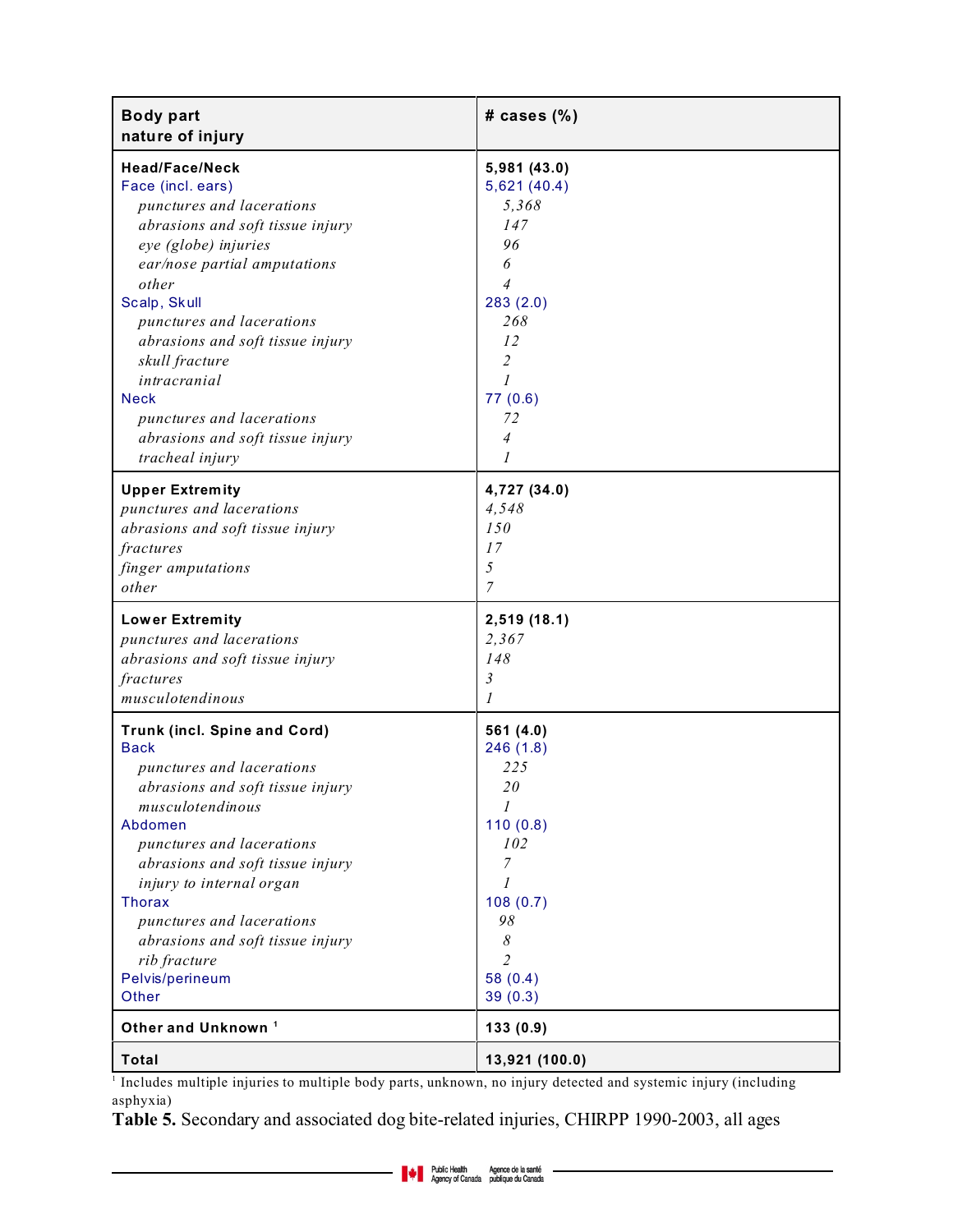| <b>Body</b> part<br>nature of injury     | # cases $(\% )$ |
|------------------------------------------|-----------------|
| <b>Head/Face/Neck</b>                    | 1,011 (44.2)    |
| Face (incl. external ear)                | 842 (36.8)      |
| punctures and lacerations                | 614             |
| abrasions and soft tissue injury         | 179             |
| eye (globe) injuries                     | 30              |
| dental                                   | 11              |
| facial fractures                         | 4               |
| ear/nose partial amputations             | 3               |
| injury to facial nerve                   | 1               |
| Scalp, Skull                             | 122(5.3)        |
| punctures and lacerations                | 96              |
| abrasions and soft tissue injury         | 18              |
| minor closed head injury                 | 6               |
| skull fracture                           | 1               |
| crushing injury                          | $\mathfrak{1}$  |
| <b>Neck</b>                              | 47(2.1)         |
| punctures and lacerations                | 37              |
| abrasions and soft tissue injury         | 8               |
| blood vessel injury                      | 1               |
| sprain/strain                            | 1               |
| <b>Upper Extremity</b>                   | 741 (32.4)      |
| punctures and lacerations                | 504             |
| abrasions and soft tissue injury         | 181             |
| fractures                                | 37              |
| finger amputations                       | $\overline{4}$  |
| other                                    | 15              |
| <b>Lower Extremity</b>                   | 372 (16.3)      |
| punctures and lacerations                | 239             |
| abrasions and soft tissue injury         | 127             |
| other                                    | 6               |
| Trunk (incl. Spine and Cord)             | 162 (7.1)       |
| <b>Back</b>                              | 67(2.9)         |
| punctures and lacerations                | 39              |
| abrasions and soft tissue injury         | 27              |
| sprain/strain                            | $\mathcal{I}$   |
| <b>Thorax</b>                            | 44 (1.9)        |
| punctures and lacerations                | 29              |
| abrasions and soft tissue injury         | 14              |
| lung injury                              | $\mathcal{I}$   |
| Abdomen                                  | 29(1.3)         |
| punctures and lacerations                | 18              |
| abrasions and soft tissue injury         | 11              |
| Pelvis/perineum                          | 13(0.6)         |
| Other                                    | 9(0.4)          |
| Multiple injuries to multiple body parts | 2(50.1)         |
| Total                                    | 2,288 (100.0)   |

**Table 6.** Proportion of dog bite-related injuries which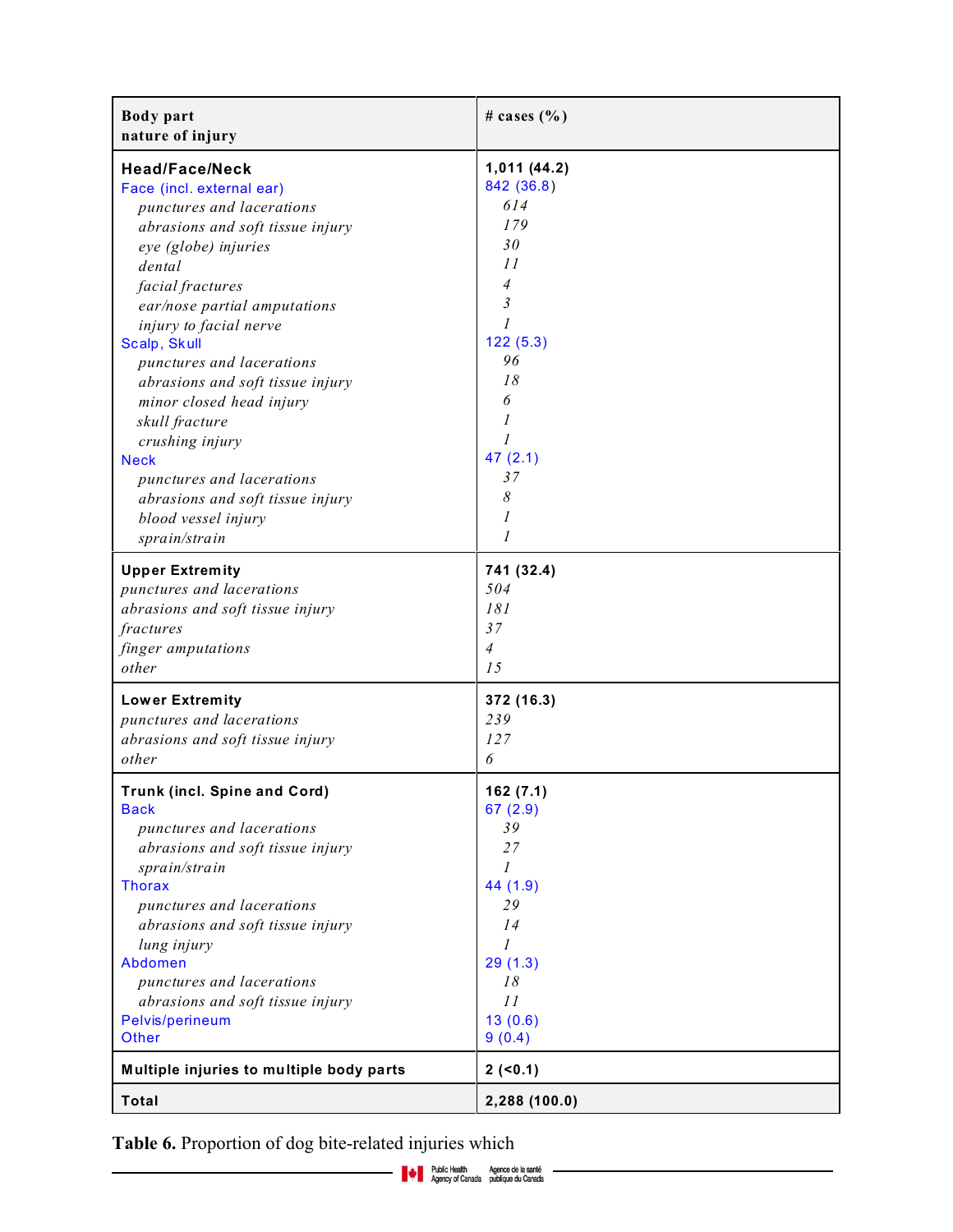were to the head, face and neck by age group, CHIRPP 1990-2003

| Age group   | <b>Proportion of cases</b><br>involving<br>the head/face/neck<br>region (%) |
|-------------|-----------------------------------------------------------------------------|
| 0-11 months | 76.5                                                                        |
| 1-4 years   | 67.1                                                                        |
| $5 - 9$     | 46.9                                                                        |
| $10 - 14$   | 29.7                                                                        |
| $15 - 19$   | 23.1                                                                        |
| 20-29       | 18.1                                                                        |
| 30-39       | 14.6                                                                        |
| 40-49       | 8.6                                                                         |
| 50-64       | 6.6                                                                         |
| 65-74       | 9.7                                                                         |
| 75-84       | 4.2                                                                         |
| $85+$       | 16.7                                                                        |
| Total       | 43.0                                                                        |

# **Treatment in Emergency**

Table 7 shows the treatment received by the patients in the emergency room. Overall, 4.9% were admitted to hospital but this varied by age with over  $8\%$  of 0-4 and  $85^+$  year-olds being admitted.

**Table 7.** Treatment received in the emergency department, Dog bite, CHIRPP 1990-2003

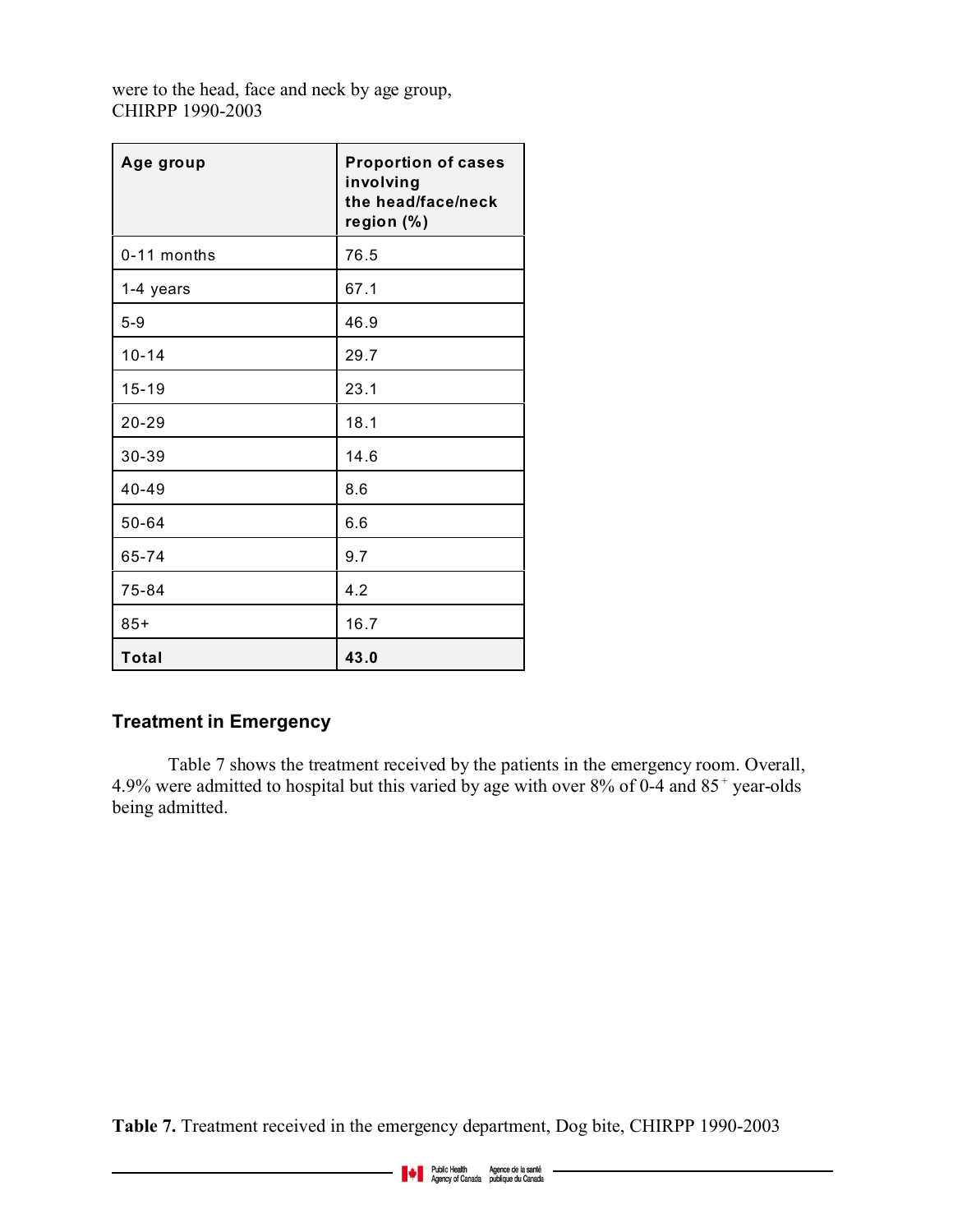| <b>Disposition</b>                      | # cases $(\%)$ | % cases<br>CHIRPP <sup>1</sup> |
|-----------------------------------------|----------------|--------------------------------|
| Left without being seen                 | 125(0.9)       | 1.0                            |
| Advice only                             | 1,158(8.3)     | 18.4                           |
| Treated, medical follow-up if necessary | 6,535 (46.9)   | 38.9                           |
| Treated, medical follow-up required     | 5,367 (38.6)   | 33.7                           |
| Short stay, observed in ED              | 46 (0.3)       | 1.6                            |
| Admitted to hospital                    | 687 (4.9)      | 6.4                            |
| Fatal                                   | 0(0.0)         | < 0.1                          |
| Unknown                                 | $3 (-0.1)$     | < 0.1                          |
| Total                                   | 13,921 (100.0) | 100.0                          |

<sup>1</sup> The proportion of cases in the entire CHIRPP database for the given disposition, over the same time period.

# **Comparison to Other Injury Types**

Tables 8-14 detail the ranking of dog bites with respect to other injury contexts by age group.

**Table 8.** Dog bites in relation to other injury types. CHIRPP, 1990-2003, ages 0-4 years

| <b>Injury Type</b>         | # cases |
|----------------------------|---------|
| Nursery products           | 14,850  |
| Playground equipment       | 13,705  |
| Poisoning                  | 13,484  |
| Toy-related                | 13,390  |
| <b>Bicycle</b>             | 3,939   |
| <b>Dog bites</b>           | 3,870   |
| Motor vehicle - pedestrian | 1,671   |

**Table 9.** Dog bites in relation to other injury types. CHIRPP, 1990-2003, ages 5-9 years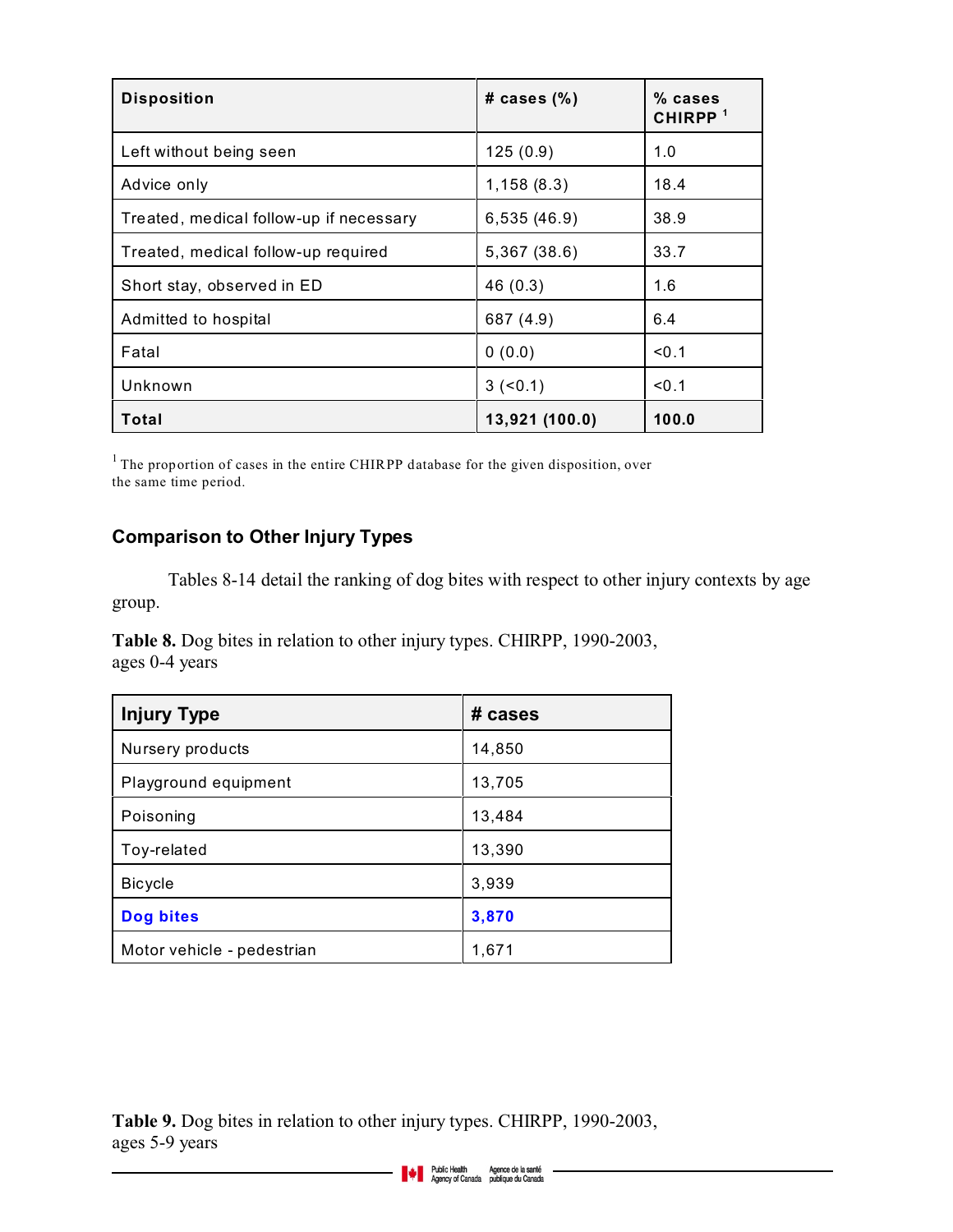| <b>Injury Type</b>         | # cases |
|----------------------------|---------|
| Playground equipment       | 24,323  |
| <b>Bicycle</b>             | 20,205  |
| Soccer                     | 5,839   |
| Toy-related                | 5,450   |
| <b>Dog bites</b>           | 4,333   |
| Ice hockey                 | 3,198   |
| Motor vehicle - pedestrian | 3,211   |

**Table 10.** Dog bites in relation to other injury types. CHIRPP, 1990-2003, ages 10-14 years

| <b>Injury Type</b> | # cases |
|--------------------|---------|
| <b>Bicycle</b>     | 21,639  |
| Ice hockey         | 19,651  |
| Snowboarding       | 5,693   |
| Inline skating     | 5,458   |
| Skateboarding      | 4,623   |
| <b>Dog bites</b>   | 3,172   |
| Trampoline         | 2,323   |

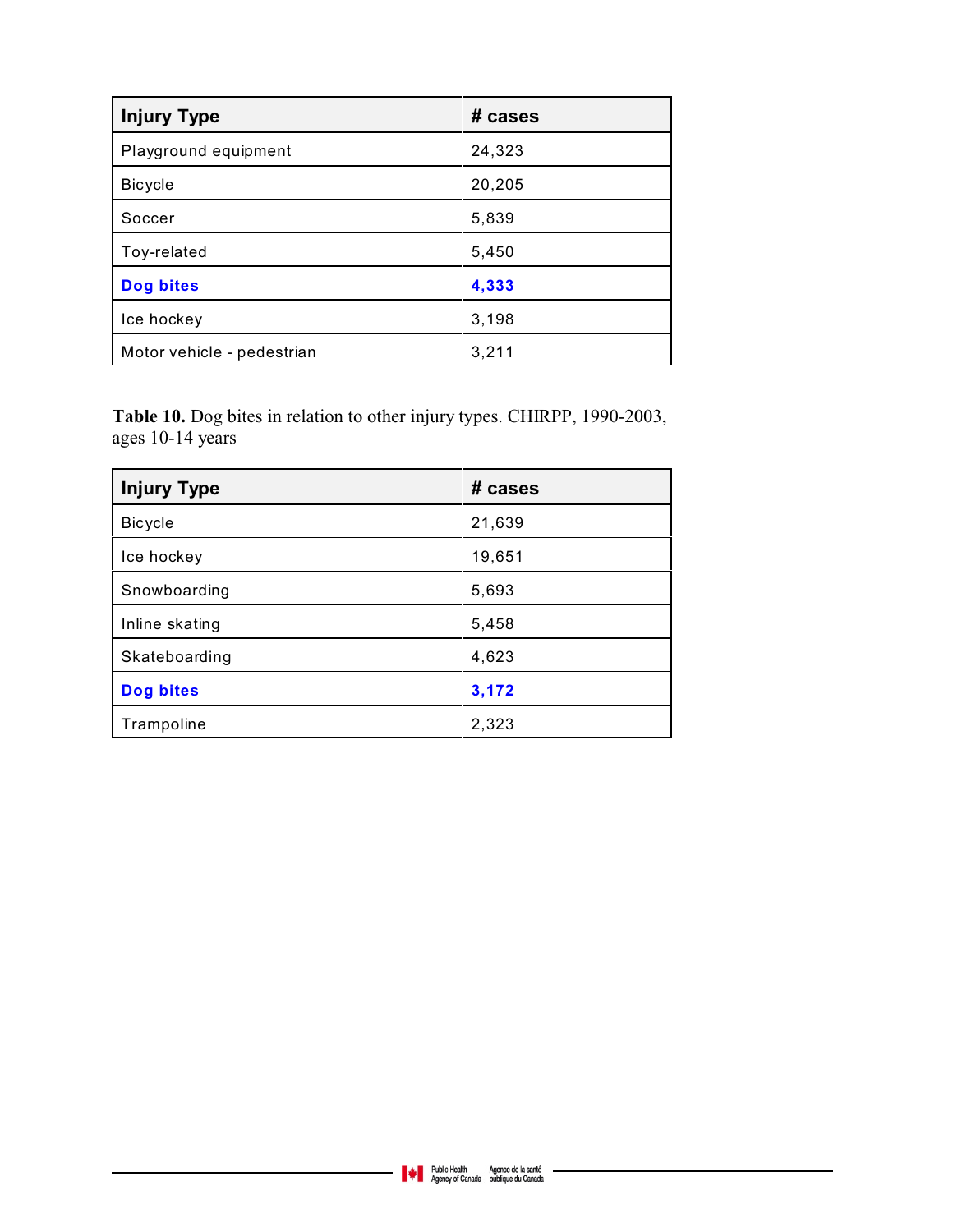**Table 11.** Dog bites in relation to other injury types. CHIRPP, 1990-2003, ages 15-19 years

| <b>Injury Type</b> | # cases |
|--------------------|---------|
| Ice hockey         | 10,947  |
| <b>Bicycle</b>     | 4,870   |
| Snowboarding       | 2,787   |
| Skateboarding      | 1,959   |
| Inline skating     | 1,264   |
| <b>Dog bites</b>   | 787     |
| Alpine skiing      | 742     |

**Table 12.** Dog bites in relation to other injury types. CHIRPP, 1990-2003, ages 20-49 years

| <b>Injury Type</b> | # cases |
|--------------------|---------|
| Home maintenance   | 6,697   |
| Ice hockey         | 5,439   |
| <b>Bicycle</b>     | 3,121   |
| Gardening          | 2,051   |
| <b>Basketball</b>  | 1,551   |
| <b>Dog bites</b>   | 1,258   |
| Inline skating     | 533     |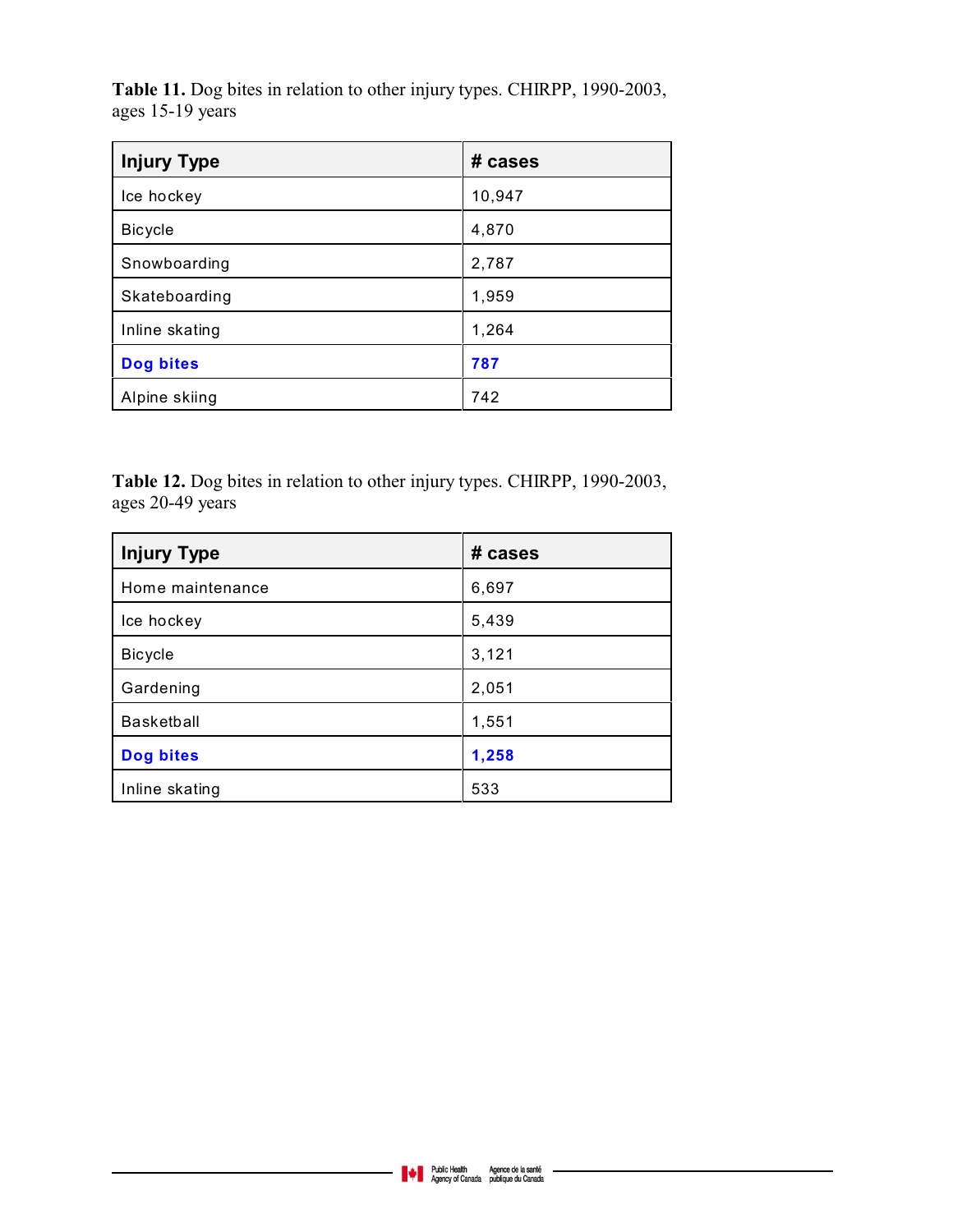**Table 13.** Dog bites in relation to other injury types. CHIRPP, 1990-2003, ages 50-64 years

| <b>Injury Type</b>         | # cases |
|----------------------------|---------|
| Home maintenance           | 1,922   |
| Gardening                  | 926     |
| <b>Bicycle</b>             | 484     |
| <b>Dog bites</b>           | 317     |
| Motor vehicle - pedestrian | 274     |
| Ice hockey                 | 211     |
| Alpine skiing              | 117     |

**Table 14.** Dog bites in relation to other injury types. CHIRPP, 1990-2003, ages 65+ years

| <b>Injury Type</b>         | # cases |
|----------------------------|---------|
| Home maintenance           | 909     |
| Gardening                  | 594     |
| Motor vehicle - pedestrian | 349     |
| <b>Bicycle</b>             | 189     |
| <b>Dog bites</b>           | 184     |
| Poisoning                  | 79      |
| Ice hockey                 | 23      |

## **Appendix**